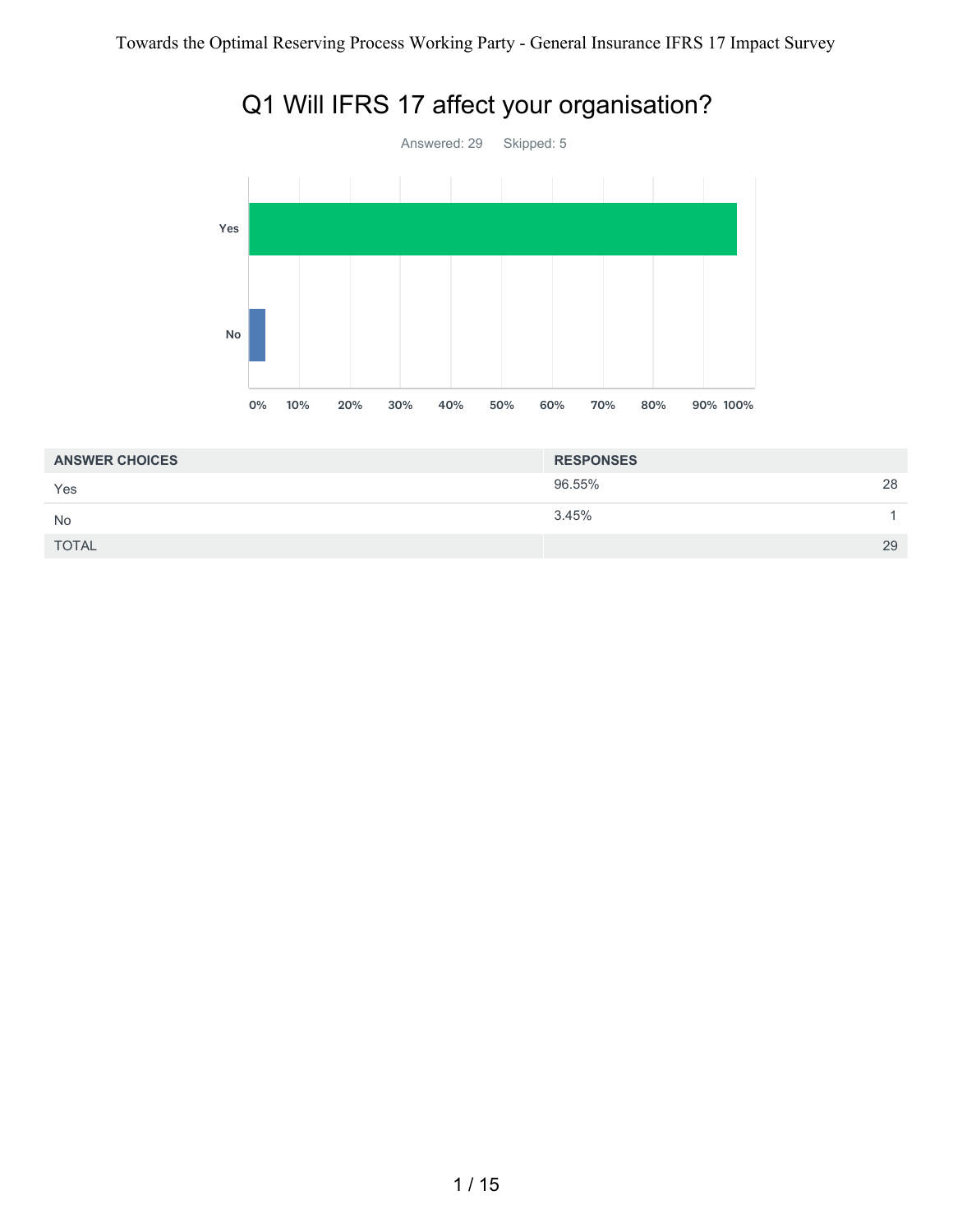# Q2 On a scale of 1 to 5, how much knowledge of IFRS 17 is there in the actuarial department of your organisation?



| <b>ANSWER CHOICES</b> | <b>RESPONSES</b> |                |
|-----------------------|------------------|----------------|
| 1 (Excellent)         | 3.03%            |                |
| $2$ (Good)            | 36.36%           | 12             |
| 3 (Basic)             | 42.42%           | 14             |
| 4 (Poor)              | 12.12%           | $\overline{4}$ |
| 5 (None)              | 6.06%            | 2              |
| <b>TOTAL</b>          |                  | 33             |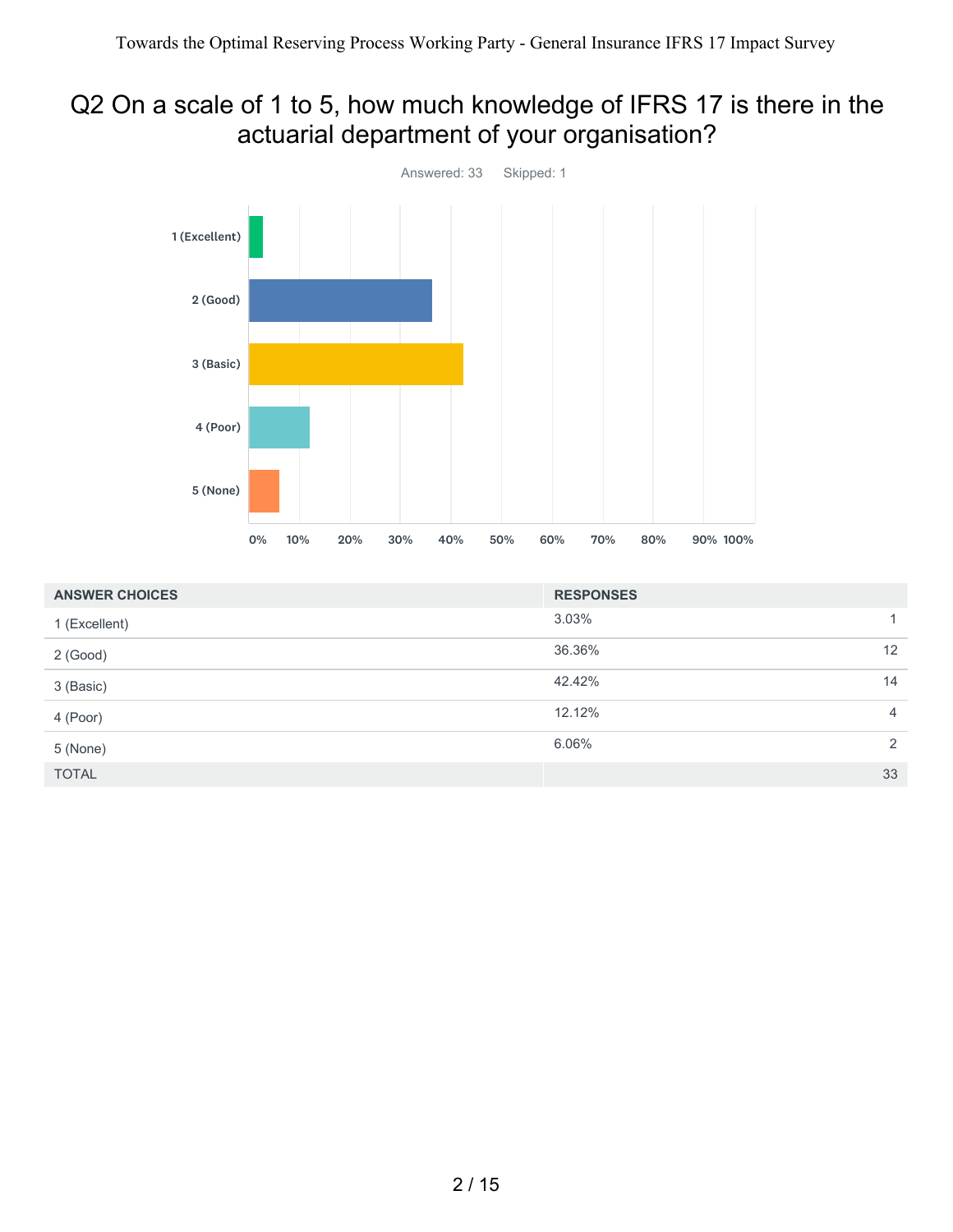#### Q3 Who in your department has knowledge of IFRS 17? And what is the extent of their knowledge? please pick all applicable

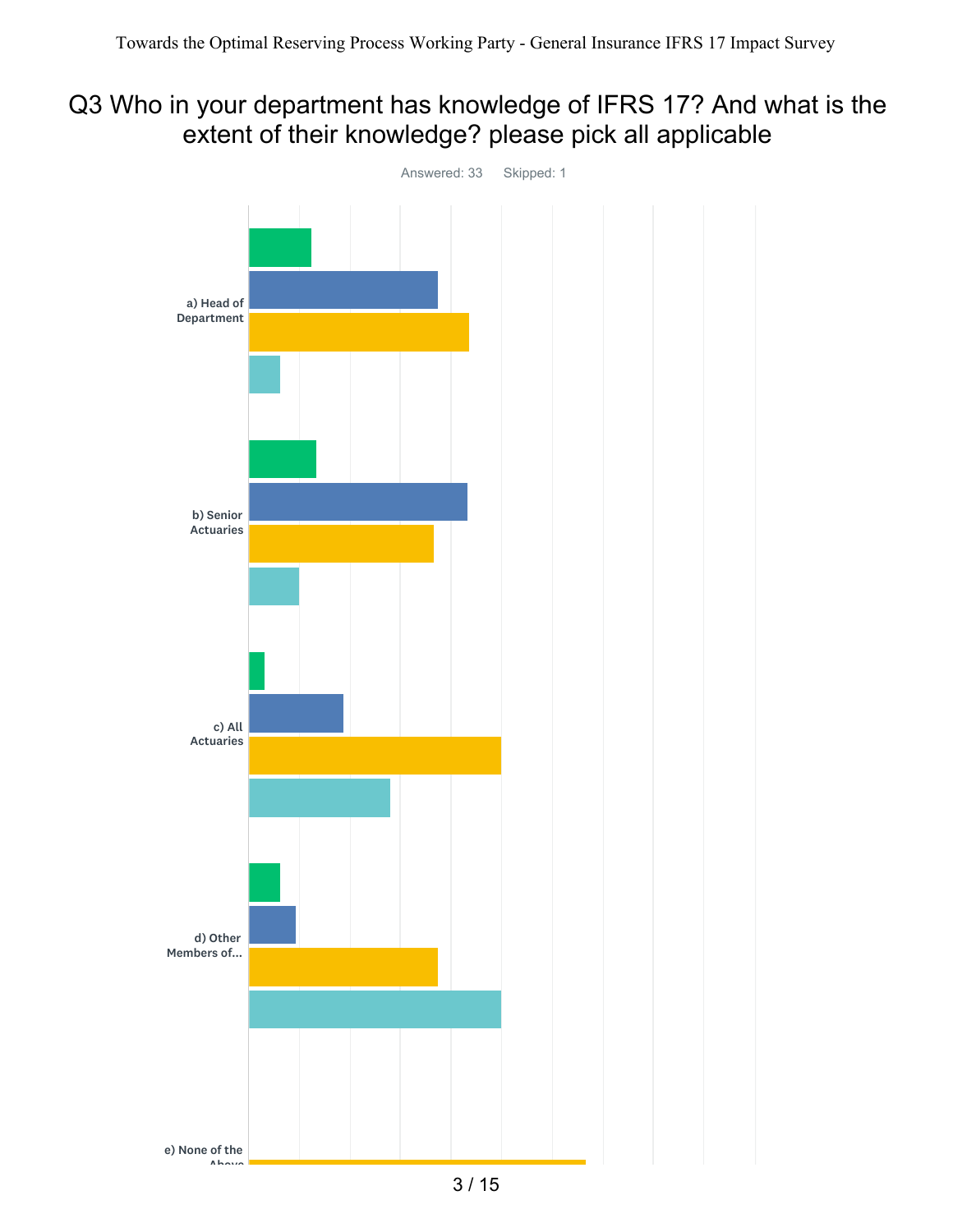#### Towards the Optimal Reserving Process Working Party - General Insurance IFRS 17 Impact Survey



|                       | <b>EXCELLENT</b> | <b>GOOD</b> | <b>BASIC</b> | <b>POOR</b> | <b>TOTAL RESPONDENTS</b> |    |
|-----------------------|------------------|-------------|--------------|-------------|--------------------------|----|
| a) Head of Department | 12.50%           | 37.50%      | 43.75%<br>14 | $6.25\%$    |                          | 32 |

**Excellent** Good Basic **Poor** 

| b) Senior Actuaries       | 13.33%   | 43.33%   | 36.67% | 10.00% |    |
|---------------------------|----------|----------|--------|--------|----|
|                           | 4        | 13       |        |        | 30 |
| c) All Actuaries          | 3.13%    | 18.75%   | 50.00% | 28.13% |    |
|                           |          | 6        | 16     | 9      | 32 |
| d) Other Members of Staff | 6.25%    | 9.38%    | 37.50% | 50.00% |    |
|                           | 2        | 3        | 12     | 16     | 32 |
| e) None of the Above      | $0.00\%$ | $0.00\%$ | 66.67% | 33.33% |    |
|                           | 0        | 0        | ◠      |        | 3  |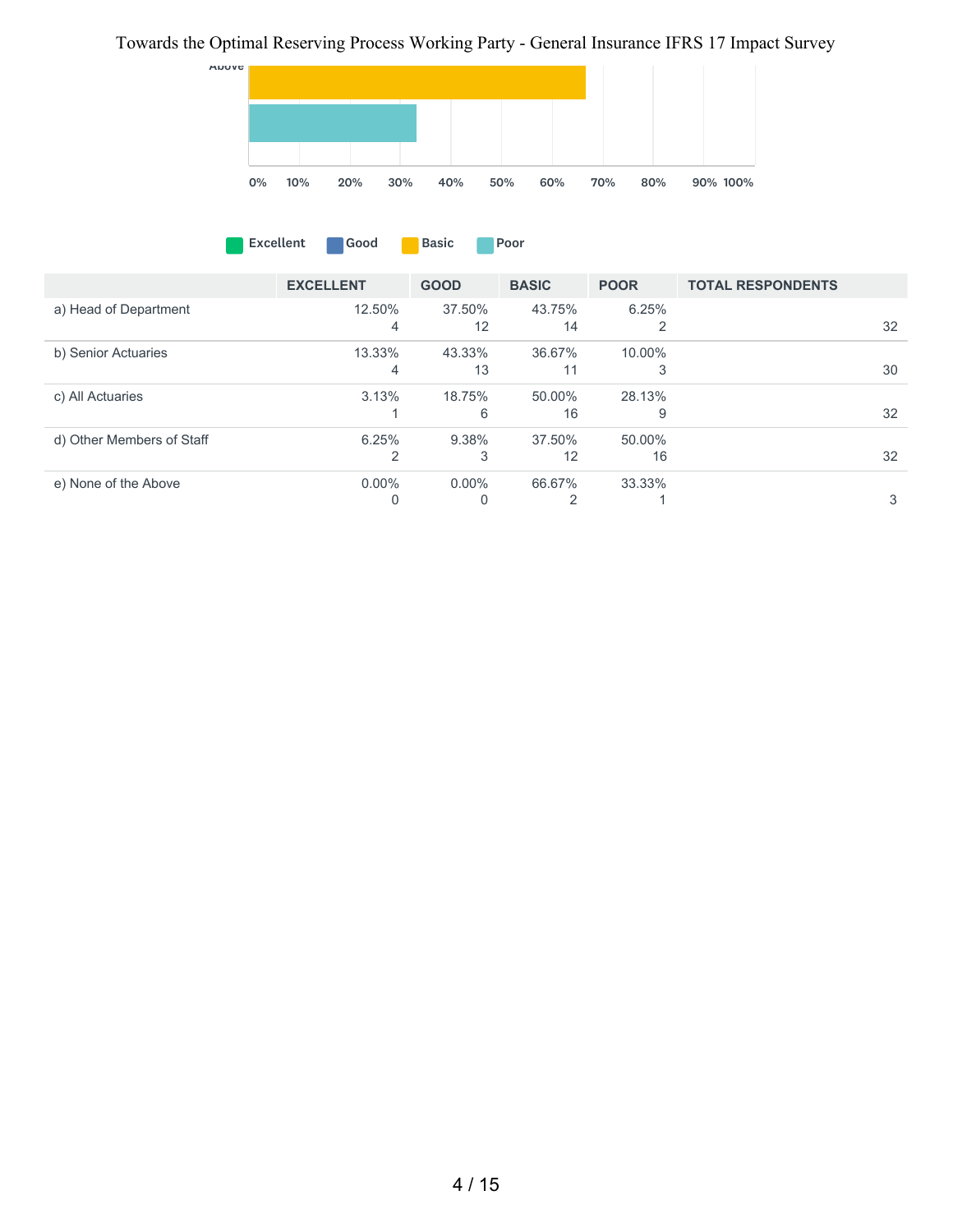# Q4 If you answered (e) above, please explain the reason why, if any

Answered: 1 Skipped: 33

| # | <b>RESPONSES</b>         | <b>DATE</b>      |
|---|--------------------------|------------------|
|   | $\overline{\phantom{0}}$ | 9/3/2018 1:43 PM |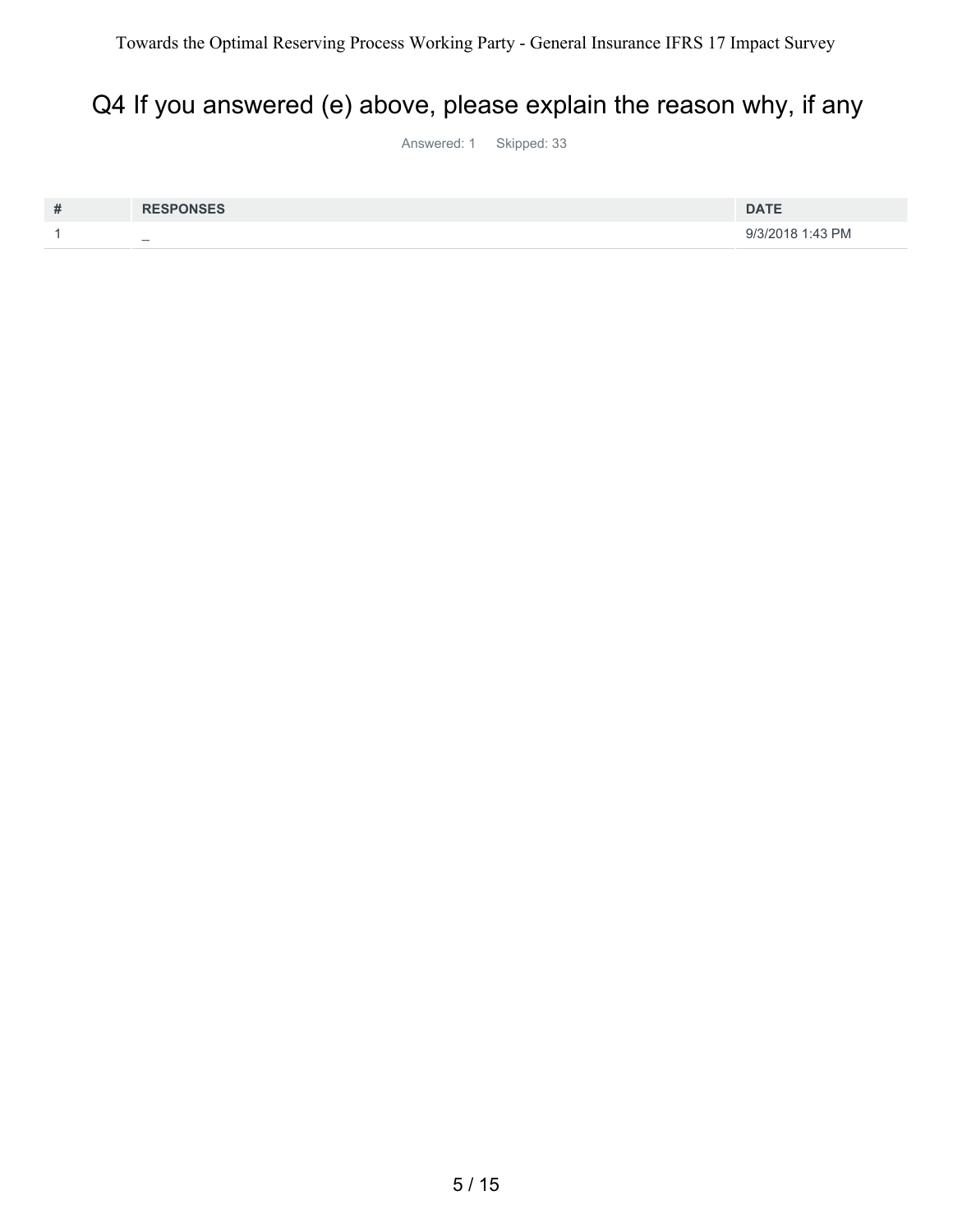# Q5 Are you aware of any training on IFRS 17 being arranged by your organisation?



| <b>ANSWER CHOICES</b>                          | <b>RESPONSES</b> |    |
|------------------------------------------------|------------------|----|
| Yes, training has already been held            | 48.48%           | 16 |
| Yes, training is being arranged for the future | 18.18%           | 6  |
| None arranged yet                              | 33.33%           |    |
| <b>TOTAL</b>                                   |                  | 33 |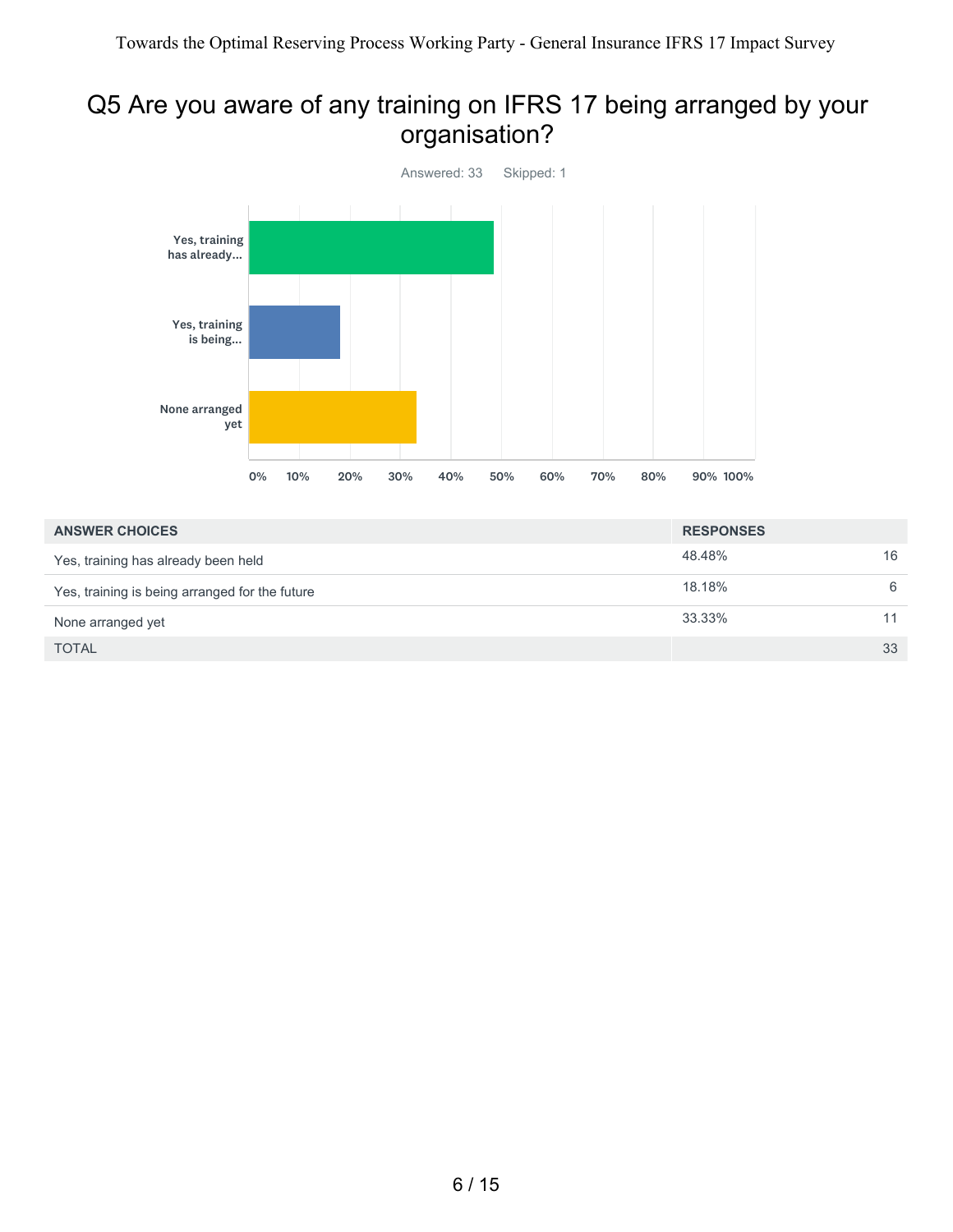# Q6 Will IFRS 17 have any impact on your reserving process?



| <b>ANSWER CHOICES</b>  | <b>RESPONSES</b> |    |
|------------------------|------------------|----|
| Yes                    | 81.25%           | 26 |
| No change is perceived | 18.75%           | 6  |
| <b>TOTAL</b>           |                  | 32 |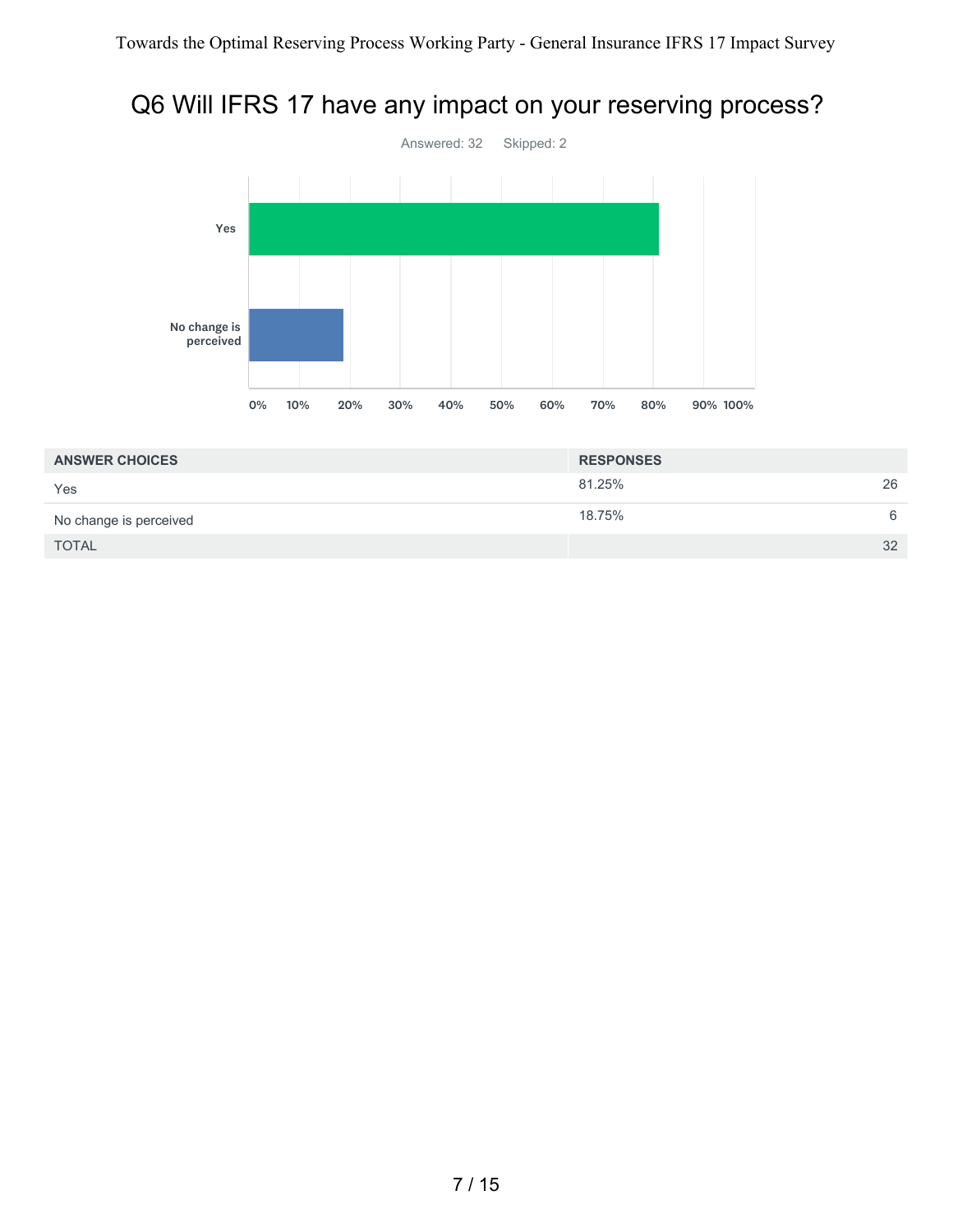# Q7 If you answered Yes to 'Will IFRS 17 have any impact on your reserving process', please provide details in the box below

Answered: 16 Skipped: 18

| #              | <b>RESPONSES</b>                                                                                                                                                                                                                                                                                    | <b>DATE</b>        |
|----------------|-----------------------------------------------------------------------------------------------------------------------------------------------------------------------------------------------------------------------------------------------------------------------------------------------------|--------------------|
| 1              |                                                                                                                                                                                                                                                                                                     | 9/3/2018 1:43 PM   |
| 2              | Not quite sure yet - will have to work through the details but expecting changes with regards to<br>segmentation, data requirements etc. We are considering the whole process and will make<br>changes / improvements where necessary.                                                              | 9/3/2018 8:21 AM   |
| 3              | Current reserving is done by our finance department with Actuarial providing a second line of<br>defense. This will change in the future with Actuarial being responsible for the calculations and<br>finance providing a second line of defense.                                                   | 9/3/2018 7:32 AM   |
| $\overline{4}$ | Not sure exactly how reserving process will be impacted but expect there will be some material<br>impact.                                                                                                                                                                                           | 8/29/2018 10:12 AM |
| 5              | we will be required to report on IFRS 17 basis for group                                                                                                                                                                                                                                            | 8/29/2018 9:41 AM  |
| 6              | We will need a way of determining onerous contracts and also thoughts on risk margin                                                                                                                                                                                                                | 8/28/2018 4:10 PM  |
| $\overline{7}$ | Not sure yet of exact details but I expect there will be an impact                                                                                                                                                                                                                                  | 8/28/2018 1:59 PM  |
| 8              | I'm not entirely sure yet as we are still awaiting confirmation of some of the details and their<br>interpretations.                                                                                                                                                                                | 8/27/2018 4:28 PM  |
| 9              | Significant impact on data flow and grouping, mainly due to onerous test, investment components<br>treatment, as well as portfolio definition.                                                                                                                                                      | 8/23/2018 9:49 AM  |
| 10             | Currently we build projections on an underwriting year basis with a simple allocation to accident<br>year for claims liabs and UPR less DAC for premium liabilities. In future the UY view is needed but<br>the recognition will move to general Model so cashflow will be needed and CSM tracking. | 8/21/2018 11:07 PM |
| 11             | New types of deliveries More pressure on resources More time pressure More interaction with<br>finance department More reconciliation to do                                                                                                                                                         | 8/21/2018 1:20 PM  |
| 12             |                                                                                                                                                                                                                                                                                                     | 8/21/2018 12:07 PM |
| 13             | The added granularity will be quite challenging. Timeframes will also be tighter                                                                                                                                                                                                                    | 8/21/2018 10:31 AM |
| 14             | Reporting to Group level. International branches                                                                                                                                                                                                                                                    | 8/20/2018 1:02 PM  |
| 15             | At the least we will need to be able to apply discounting at whatever rate(s) we choose to<br>projected reserve cashflows.                                                                                                                                                                          | 8/20/2018 12:32 PM |
| 16             | It will affect how cashflows will be recognised, how contracts will be grouped and incorporates<br>discounting. New models will have to be set up and new data items such as interest rates that feed<br>into the reserving models will have to be included.                                        | 8/20/2018 11:55 AM |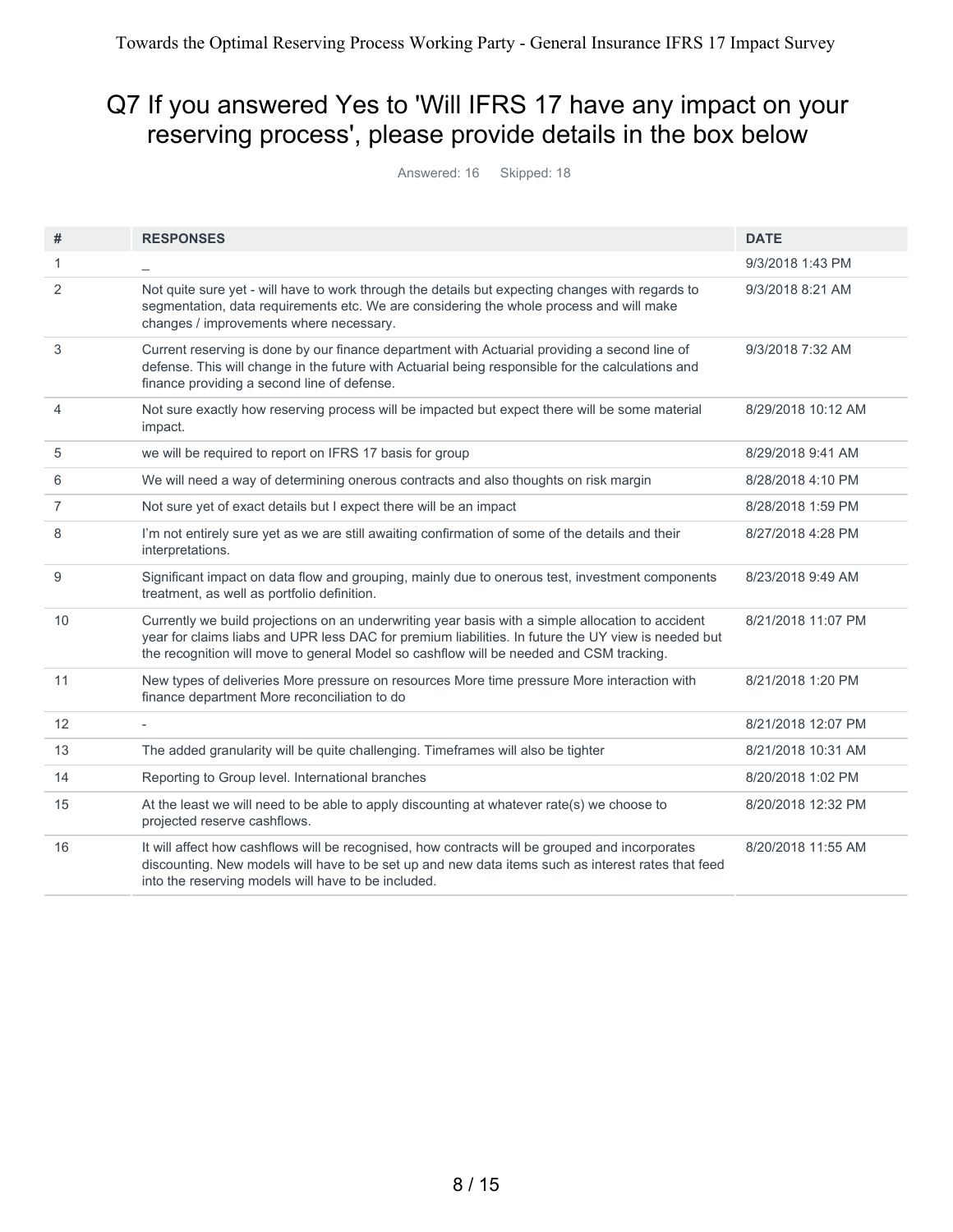# Q8 Will your reserving methodological approach be impacted by IFRS 17, If so, how? Please provide details



| <b>ANSWER CHOICES</b>  | <b>RESPONSES</b> |    |
|------------------------|------------------|----|
| Yes                    | 72.41%           | 21 |
| No change is perceived | 27.59%           | 8  |
| <b>TOTAL</b>           |                  | 29 |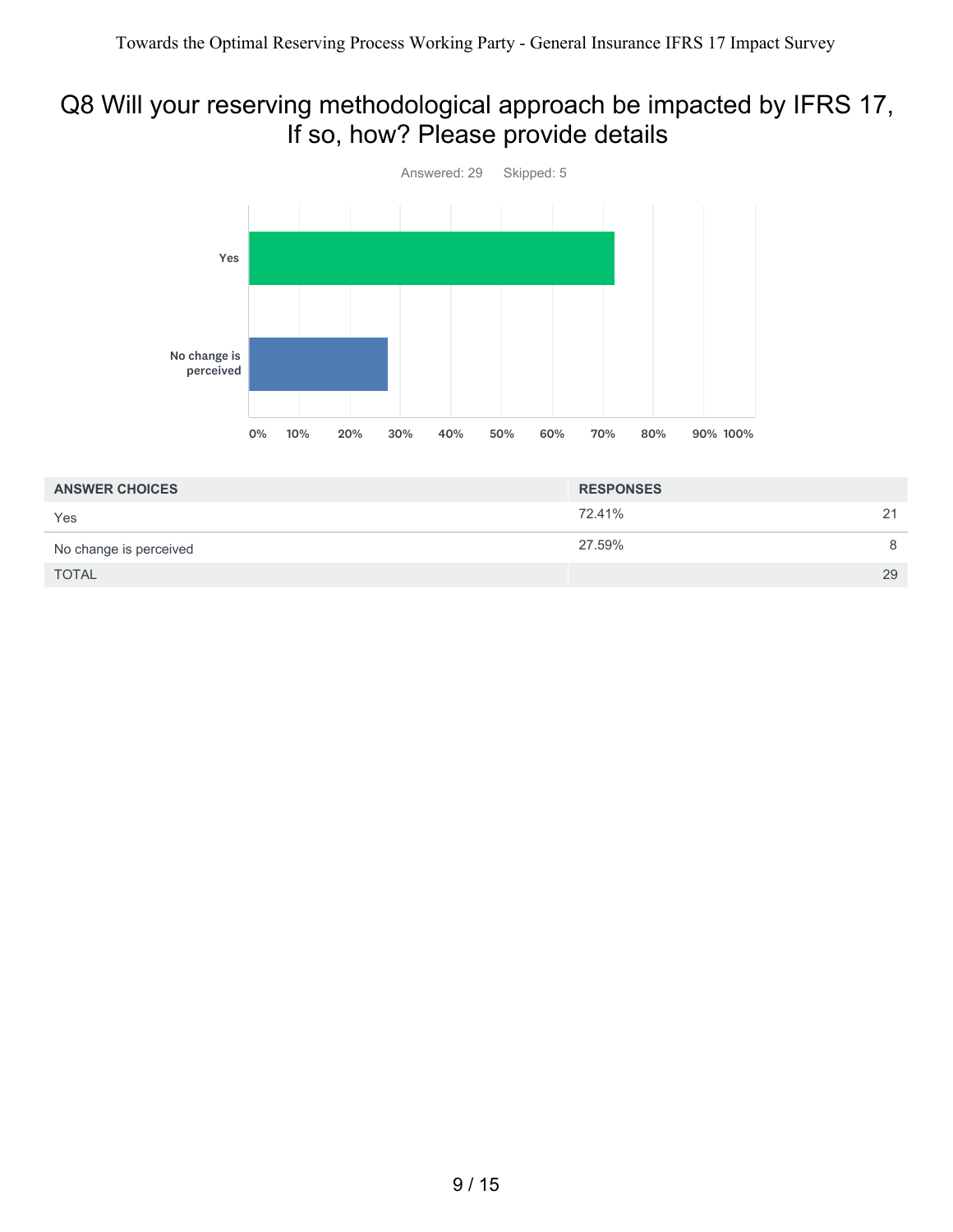# Q9 If you answered Yes to 'Will your reserving methodological approach be impacted by IFRS 17?', please provide more details in the box below

Answered: 12 Skipped: 22

| #  | <b>RESPONSES</b>                                                                                                                                                         | <b>DATE</b>        |
|----|--------------------------------------------------------------------------------------------------------------------------------------------------------------------------|--------------------|
|    | Differences IFRS 17 with Solvency II                                                                                                                                     | 9/4/2018 6:34 AM   |
| 2  | We expect changes w.r.t. segmentation, calculation of the building blocks approach for certain<br>products, etc.                                                         | 9/3/2018 8:22 AM   |
| 3  | Current methodology has an approximate 75th percentile target. This will be more accurate and<br>precise in the future                                                   | 9/3/2018 7:33 AM   |
| 4  | Not sure exactly                                                                                                                                                         | 8/29/2018 10:12 AM |
| 5  | granularity of reserving may be reviewed                                                                                                                                 | 8/29/2018 9:42 AM  |
| 6  | Not clear yet                                                                                                                                                            | 8/28/2018 1:59 PM  |
|    | As per Q7                                                                                                                                                                | 8/27/2018 4:28 PM  |
| 8  | Depending on whether PAA or BBA will be used.                                                                                                                            | 8/23/2018 9:50 AM  |
| 9  | See 7.                                                                                                                                                                   | 8/21/2018 11:08 PM |
| 10 | New data segmentation New non triangular approaches might be needed if there's not enough<br>data in some groups Calculation of the margins might require new approaches | 8/21/2018 1:20 PM  |
| 11 | Change of basis from GAAP                                                                                                                                                | 8/20/2018 1:02 PM  |
| 12 | Checks will first have to be conducted to determine which approach is most suitable to different<br>contracts                                                            | 8/20/2018 11:56 AM |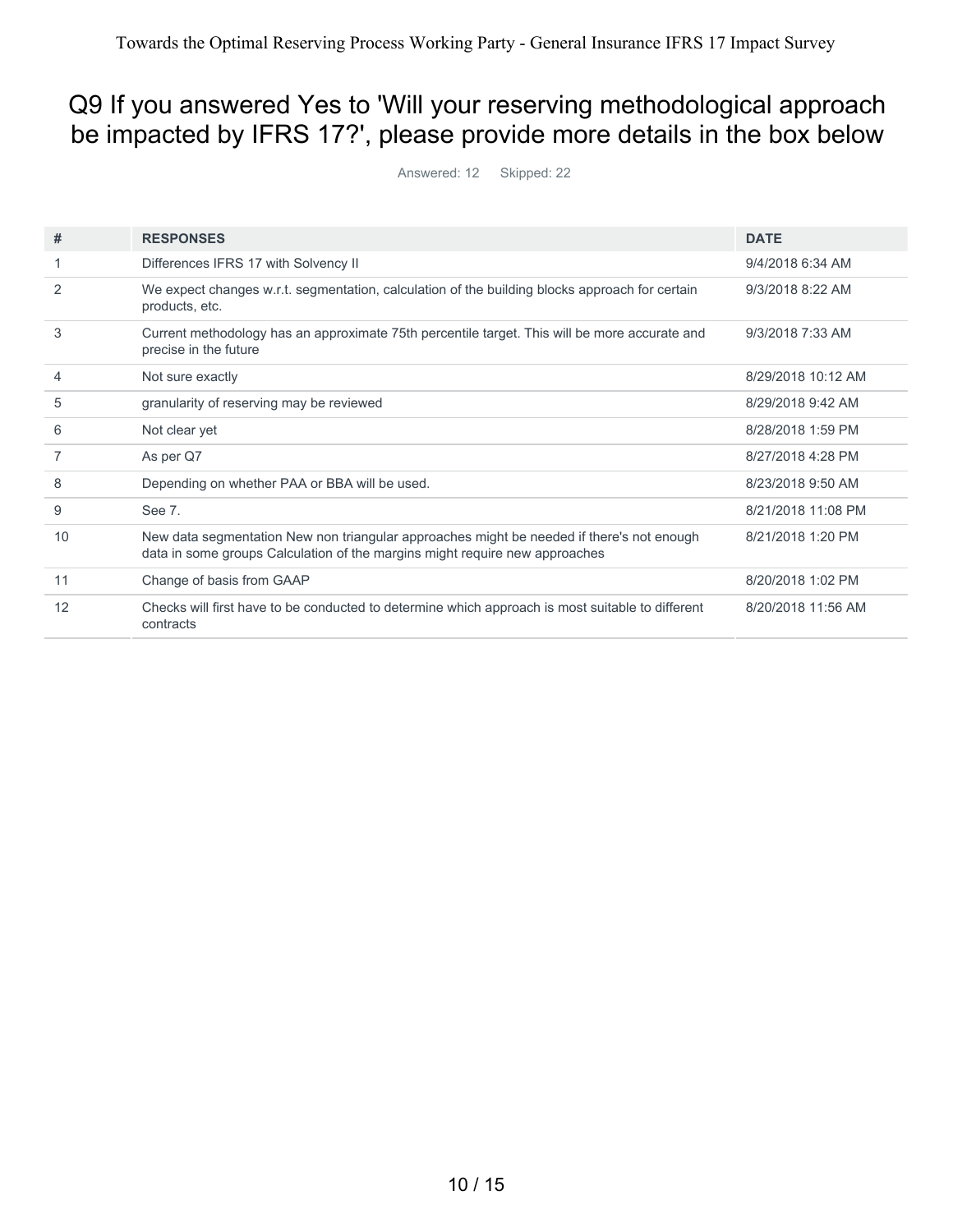# Q10 Will there likely be any change in the financial and/or actuarial systems of your organisation due to IFRS 17 requirements?



| <b>ANSWER CHOICES</b> | <b>RESPONSES</b> |    |
|-----------------------|------------------|----|
| <b>No</b>             | 26.92%           |    |
| Yes                   | 73.08%           | 19 |
| Total Respondents: 26 |                  |    |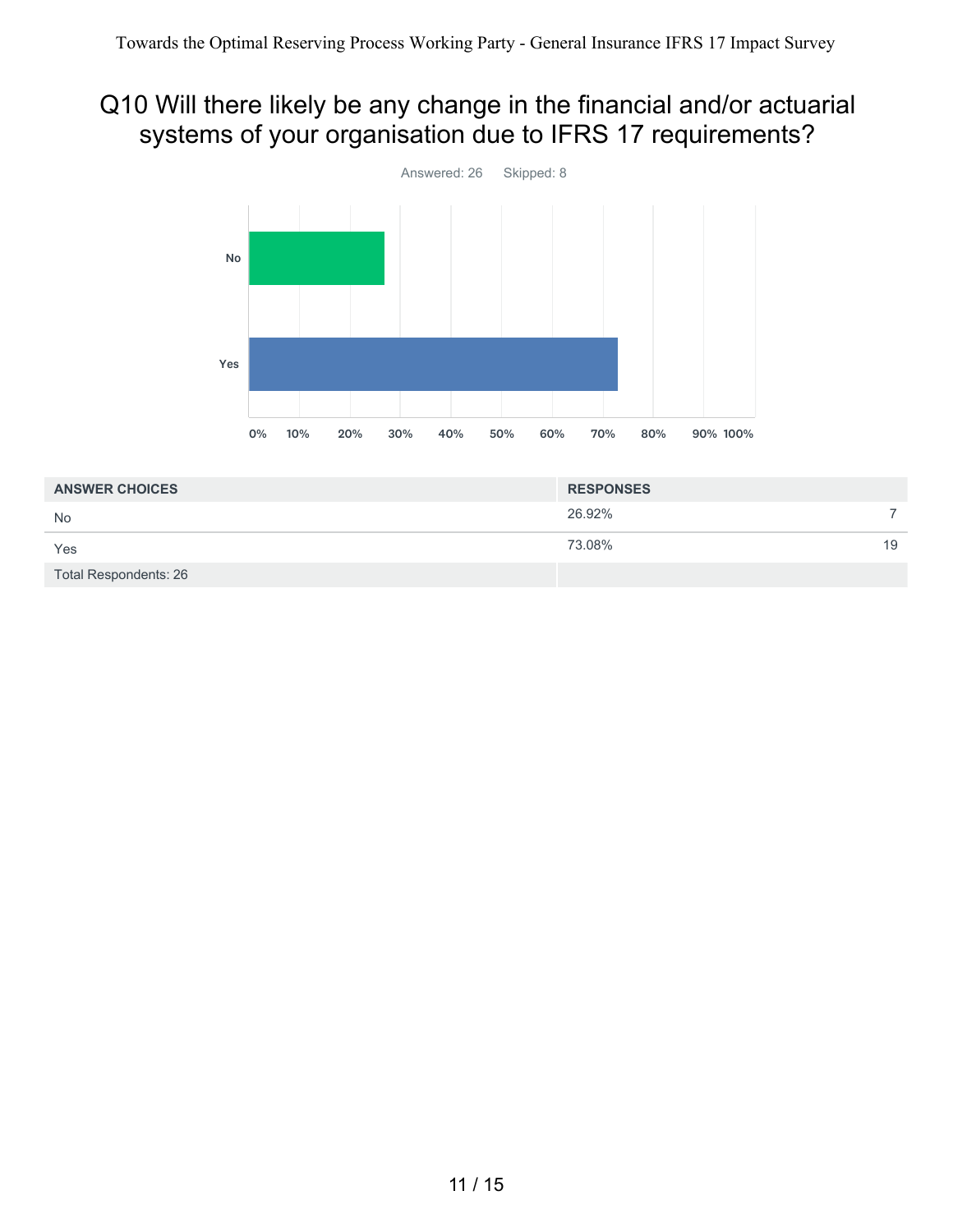## Q11 If your answer was Yes to 'Will there likely be any change to the financial and/or actuarial systems of your organisation due to IFRS 17 requirements, please check the box which applies



| <b>ANSWER CHOICES</b>        | <b>RESPONSES</b> |    |
|------------------------------|------------------|----|
| Minor systems changes        | 42.11%           | 8  |
| Major systems changes        | 57.89%           | 11 |
| <b>Total Respondents: 19</b> |                  |    |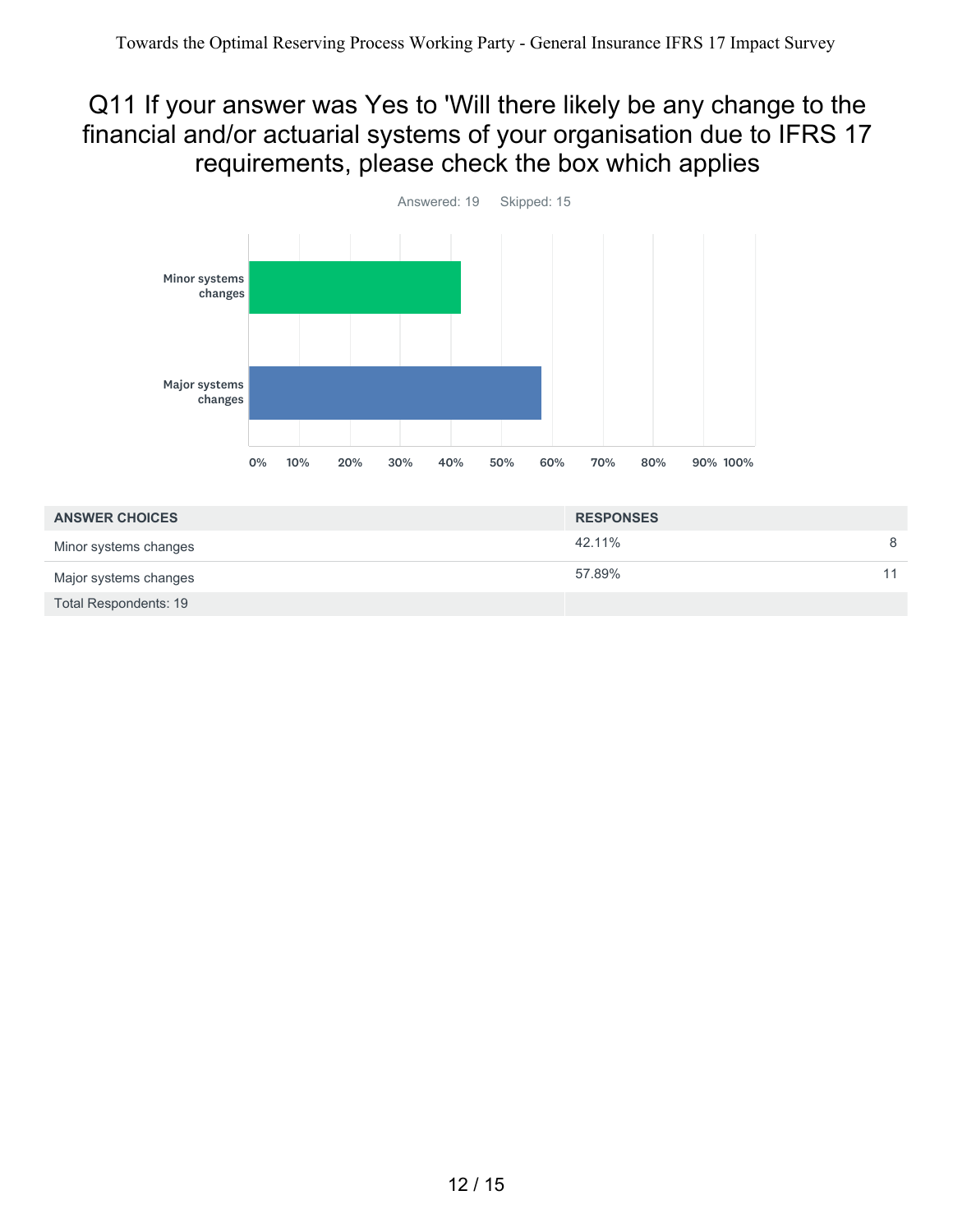#### Q12 Will any of your organisation's work on Solvency II impact your plans for IFRS 17?



| <b>ANSWER CHOICES</b>     | <b>RESPONSES</b> |                 |
|---------------------------|------------------|-----------------|
| Yes                       | 48.15%           | 13 <sup>2</sup> |
| No, it will not impact it | 51.85%           | 14              |
| <b>TOTAL</b>              |                  | 27              |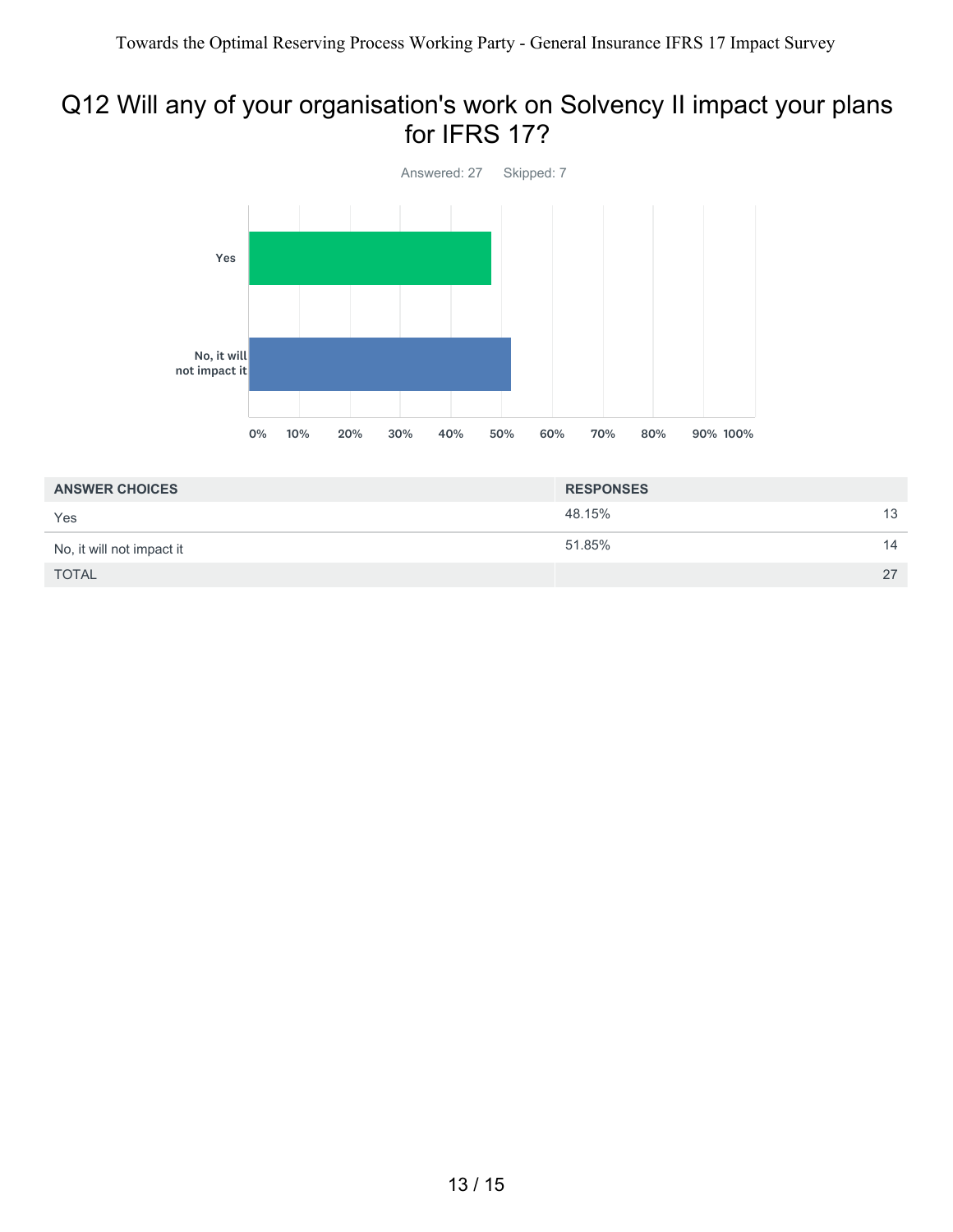# Q13 If you answered Yes to 'Will your organisation's work on Solvency II impact on your plans for IFRS 17?', please provide details

Answered: 7 Skipped: 27

| # | <b>RESPONSES</b>                                                                                                                                                                                                                                                          | <b>DATE</b>        |
|---|---------------------------------------------------------------------------------------------------------------------------------------------------------------------------------------------------------------------------------------------------------------------------|--------------------|
|   | Unsure how but it will                                                                                                                                                                                                                                                    | 8/27/2018 4:30 PM  |
|   | The margins calculations can leverage risk margin of SII Technical Provisions with some<br>adjustments The cashflow approach of Solvency II TPs can be leveraged to understand the<br>behaviour of the profitability of insurance contract over the lifetime of the risks | 8/21/2018 1:30 PM  |
| 3 | We plan to leverage the risk margin calculations for the Risk adjustment                                                                                                                                                                                                  | 8/21/2018 10:32 AM |
| 4 | We're considering systems to implement SII and its ability to deal with IFRS17 will impact this<br>decision.                                                                                                                                                              | 8/21/2018 8:08 AM  |
| 5 | IFRS 17 work will look to use the reserving architecture built for solvency 2                                                                                                                                                                                             | 8/21/2018 2:38 AM  |
| 6 | Make the most of Solvency II work in moving to IFRS17                                                                                                                                                                                                                     | 8/20/2018 1:03 PM  |
|   | We will look to leverage the capabilities we built for SII, e.g. around discounting, in meeting IFRS<br>17 requirements.                                                                                                                                                  | 8/20/2018 12:34 PM |